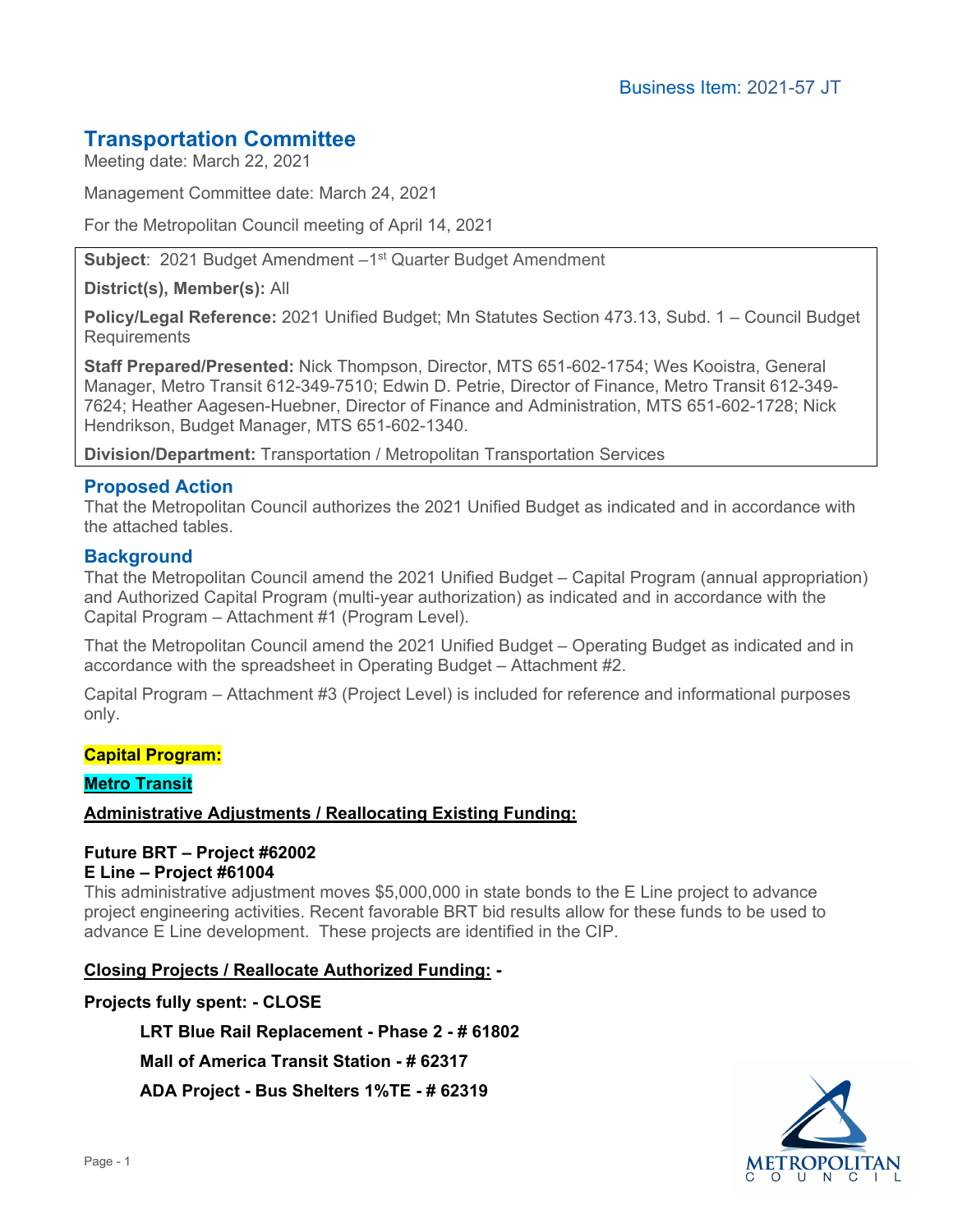**Heywood Garage Renovation - # 64215 NorthStar Track & Facility Improvements - # 64501 NorthStar Facility Improvements RTC - # 64708 Migration/Replacement of ADDCO Real Time Sign - # 68501 P&R Cellular Wireless Network - # 68510 LRT Blue Replacement BLRT Seg. 1A Park & Warehouse Interlock- # 68604** 

#### **Authorize New Projects, Increase Authorization and Reduce Authorization:**

#### **Gold Line BRT - #61402**

This amendment provides \$527,860 in funding from MnDOT for reconstruction of the Maple Street pedestrian bridge over I-94. This bridge will be reconstructed as part of the Gold Line BRT Project. MnDOT requested design modifications to ensure the bridge's compatibility with a potential freeway expansion. Because these improvements are not required for the base Gold Line Project, MnDOT will provide \$527,860 for additional construction costs. The Council and MnDOT have executed a Subordinate Funding Agreement (17I024-D) providing for the transfer of these funds. The Council will begin receiving these funds upon the start of Gold Line construction, currently anticipated in 2022.

#### **LRT Blue Rail Replacement - #61703**

This amendment provides \$219,200 in Federal Funds and \$54,800 in RTC Funds for rail replacement. These funds will purchase pre-curved rail and other associated material for Blue Line curves including contracted labor installation costs. This project is identified in the CIP.

#### **NextFare Fare Collection Equipment - #67210**

This amendment recognizes \$800,000 in Federal funding and 200,000 in RTC Funding. Funds will be used to purchase bill processing units for ticket vending machines, to address obsolete parts. This project is identified in the CIP.

#### **Fastfare farebox Replacements - #67900**

This amendment recognizes \$1,460,000 in Federal funding and 365,000 in RTC Funding will be used for the purchase additional new fareboxes to replace obsolete units. This project is identified in the CIP.

#### **Scaffolding Towers - #M21002 - NEW**

This amendment recognizes \$150,000 in RTC Funding. These funds will be used to purchase mobile ladders, scaffolding and equipment for all service garages and Overhaul Base, to better facilitate rooftop access, rooftop component repairs and safely assist a technician if injured. This project is identified in the CIP.

#### **4th and Chicago Rail Replacement - #M21030**

This amendment recognizes \$560,000 in Federal funding and 140,000 in RTC Funding. Funding is for contracted services to replace worn embedded track at the intersection of 4th Street and Chicago Avenue in Minneapolis, MN. Work includes removing concrete encased (Embedded) track and replacing it with a Rail Trough design. Work also includes replacing existing rail lubricators (single point applicators) with bar applicators. This project is identified in the CIP.

#### **Transit Yard Management System Upgrade – NEW (Was 68707)**

This amendment recognizes \$1,300,000 in RTC Funding to replace 'end-of-life' sensors at Metro Transit Bus Garages and other transit operations facilities. Transit Yard Management (TYM) Smart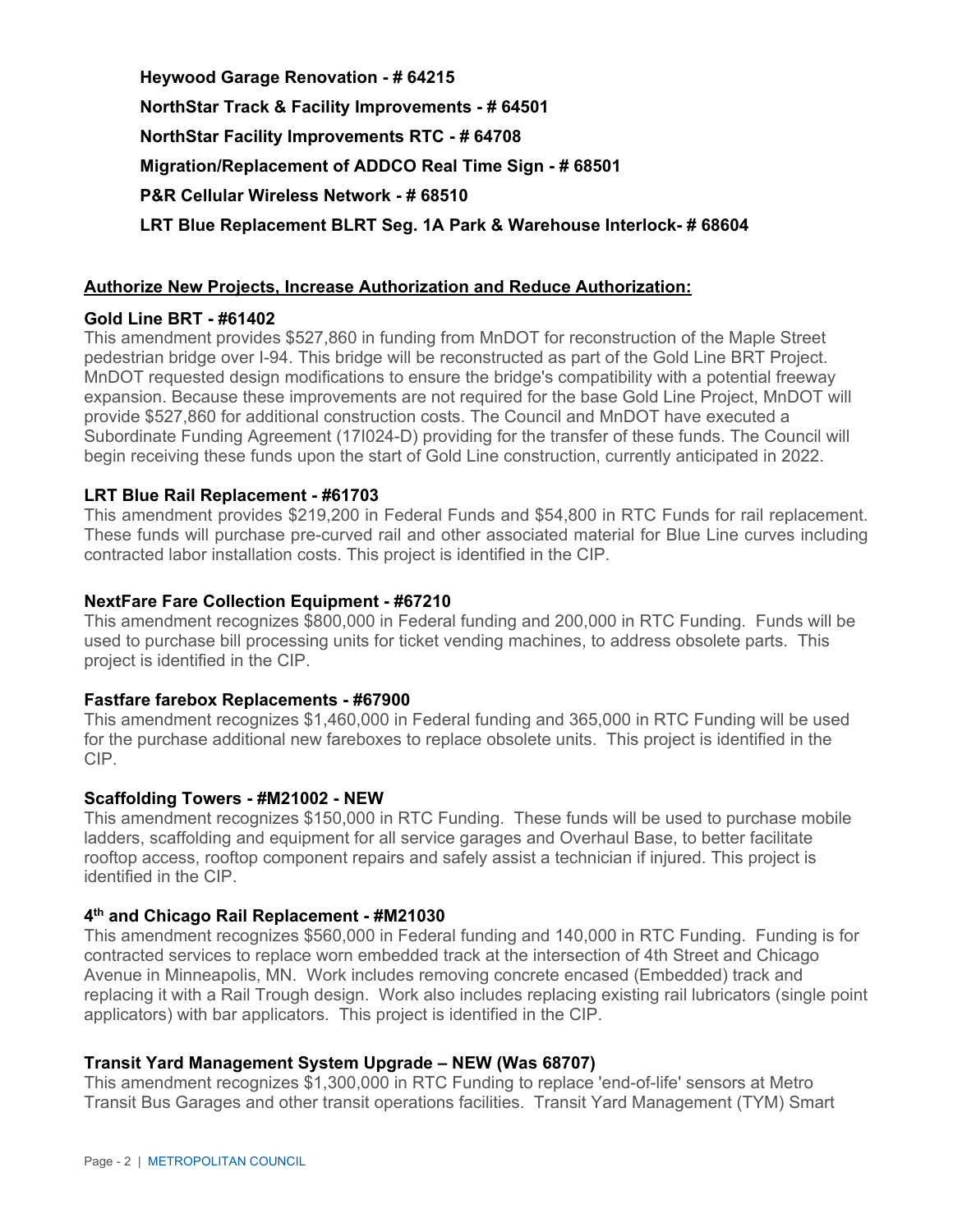Space System is a modular software platform that manages sensors, real-time garage location and identification data from multiple sources to support industrial-scale mission-critical visibility and control. This project is identified in the CIP.

#### **Minneapolis Bus Garage - #62312**

The Mississippi Watershed Management Organization awarded a grant for \$400,000 to the Minneapolis Bus Garage Project which provides funding for the rainwater storage system. A grant agreement was executed between MWMO and the Council on October 13, 2020. This new funding must be added to the project prior to seeking reimbursement from MWMO for costs incurred. There is no match to this funding. This funding will be used for construction of the New Minneapolis Bus Garage. This project is identified in the CIP.

#### **Major Improvements to Support Facilities - #62790**

This amendment recognizes \$750,000 in RTC Funding will be used for maintenance and equipment improvements at support facilities. Examples of projects would include and not be limited to boiler control systems and boiler replacements, fire sprinkler replacement and garage door. This project is identified in the CIP.

#### **Public Facilities Capital Improvements - #62805**

This amendment recognizes \$1,000,000 in RTC Funding will be used for projects including but not limited to the demo and reconstruction of Northtown Transit Center as well as potential construction on our Downtown St. Paul Passenger Facilities. This project is identified in the CIP.

#### **DT St. Paul Passenger Facility Improvements - #62901**

This amendment recognizes \$100,000 in RTC Funding will be used to construct customer facility improvements at up to three downtown Saint Paul bus stop locations. Improvements may include utility connections for heat and/or light and shelter in coordination with city roadway and sidewalk work. This project is identified in the CIP.

#### **Public Facilities Refurbishment - #63350**

This amendment recognizes \$450,000 in RTC Funding will be used for projects including but not limited to upgrades to Sunray Transit Center for ADA compliance, Central Station vertical circulation tower improvements, and BCTC air conditioning. This project is identified in the CIP.

#### **Blue Line Facility Improvements - #64700**

This amendment recognizes \$100,000 in RTC Funding for operational and safety-related updates to the existing Blue Line LRT. Examples of projects include fencing to separate pedestrians from LRT tracks and fall protection for elevator enclosures at Franklin Station. This project is identified in the CIP.

#### **Support Facilities Engineering Capital Improvements - #64800**

This amendment recognizes \$1,036,000 in RTC Funding will be used for maintenance and equipment improvements at support facilities. This funding will be used for the larger equipment upgrade project at MJR, Nicollet, and South Garage, help construct fall protection systems at Heywood, help purchase and installation of bus garage wash racks, concrete floor replacement, etc. This project is identified in the CIP.

#### **LRT Traffic Signal Improvements - #68719**

This amendment recognizes \$150,000 in RTC Funding for traffic signal-related operations and safety upgrades. Includes purchase of new equipment and installation to improve LRT progression and make safety-related updates. This project is identified in the CIP.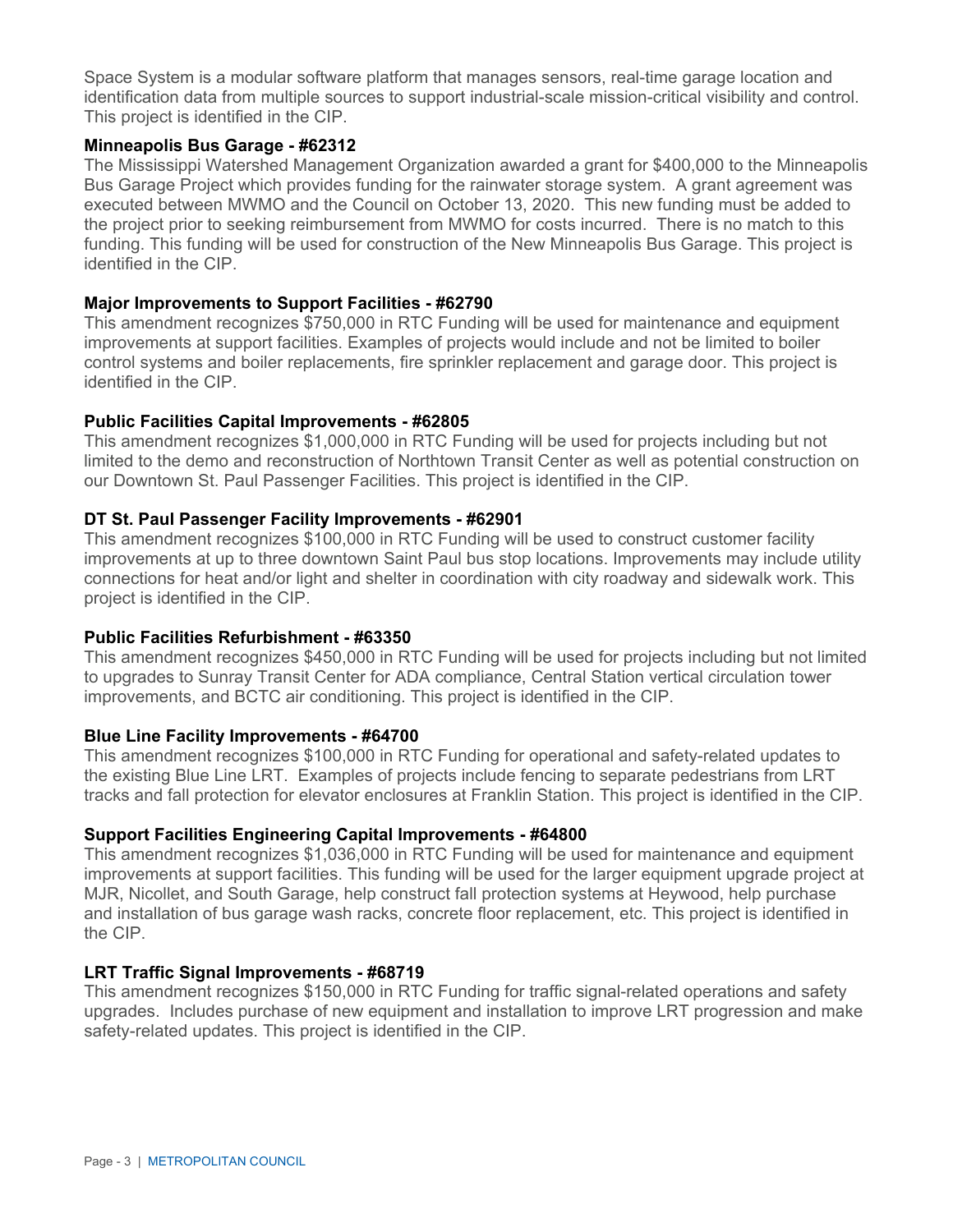#### **NIC Garage Shop Modernization - #64004**

This amendment request is to bring in RTC Funding of \$320,000 as we prepare to bid the project for construction for the bus maintenance support space renovation. This funding will be used for the renovation of the Nicollet Garage Bus Maintenance Area, design, construction, interior finishes, equipment, and any other work needed to complete the project. This project is identified in the CIP.

#### **Vehicles and Equipment - #M21004**

This amendment recognizes \$1,387,984 in RTC Funding will be used to purchase a construction vehicle to replace a loaned vehicle, electrician's vans, janitorial van, public facilities worker trucks, public facilities technician trucks, SUV's for public facilities workers, cold jet dry ice blaster, ride on line striper, riding sweeper, skid mounted power washers, steam trailer, micro scrubber, replacement of truck #407k service truck, truck mounted message signs, snow removal equipment and equipment trailer. This project is identified in the CIP.

#### **Support Facilities Door Replacements (South, Heywood, MJR, NIC and EMTF) - #M21006**

This amendment recognizes \$100,000 in RTC Funding will be used for replacement of support facility garage doors at multiple facilities. This funding will be used for design, construction, staff time and any other work needed to support the replacement. This project is identified in the CIP.

#### **Support Facilities Fall Protection - #M21007**

This amendment recognizes \$100,000 in RTC Funding will be used to add fall protection equipment and building systems for staff to attach to at multiple facilities to improve employee safety. This funding will be used for design, construction, staff time and any other work needed to support the project. This project is identified in the CIP.

#### **MOW Building Phase 2 Construction - #M21013**

This amendment recognizes \$200,000 in RTC Funding will be used to renovate the Maintenance of Way Building. Improvements includes renovating the existing interior office space, converting offices into larger training spaces, creating open concept office area, replacement of windows, lighting, ductwork, HVAC, video surveillance, and alarm, and rough-in plumbing for future phase of renovation. This project is identified in the CIP.

#### **Metropolitan Transportation Services**

#### **Administrative Adjustments / Reallocating Existing Funding:**

#### **MVTA Undesignated (STP) – Project 36005**

#### **2020 – MVTA – Non-revenue vehicle – STP – Project 36193 – NEW**

This amendment will administratively reallocate \$60,000 of RTC funds from project 36005 to project 36193 to purchase a non-revenue vehicle.

#### **MVTA Undesignated (STP) – Project 36005**

#### **2020 – MVTA – Technology Equipment software – STP – Project 36194 – NEW**

This amendment will administratively reallocate \$50,000 of MVST funds from project 36005 to project 36194 to purchase technology equipment and software.

#### **MVTA Undesignated (STP) – Project 36005**

#### **2016 – MVTA – Blackhawk Shelter Improvements – STP – Project 36042**

This amendment will administratively reallocate \$516 of RTC funds from project 36042 to project 36005. This project is complete, and funds will be available to MVTA for future programming.

#### **MVTA Undesignated (STP) – Project 36005**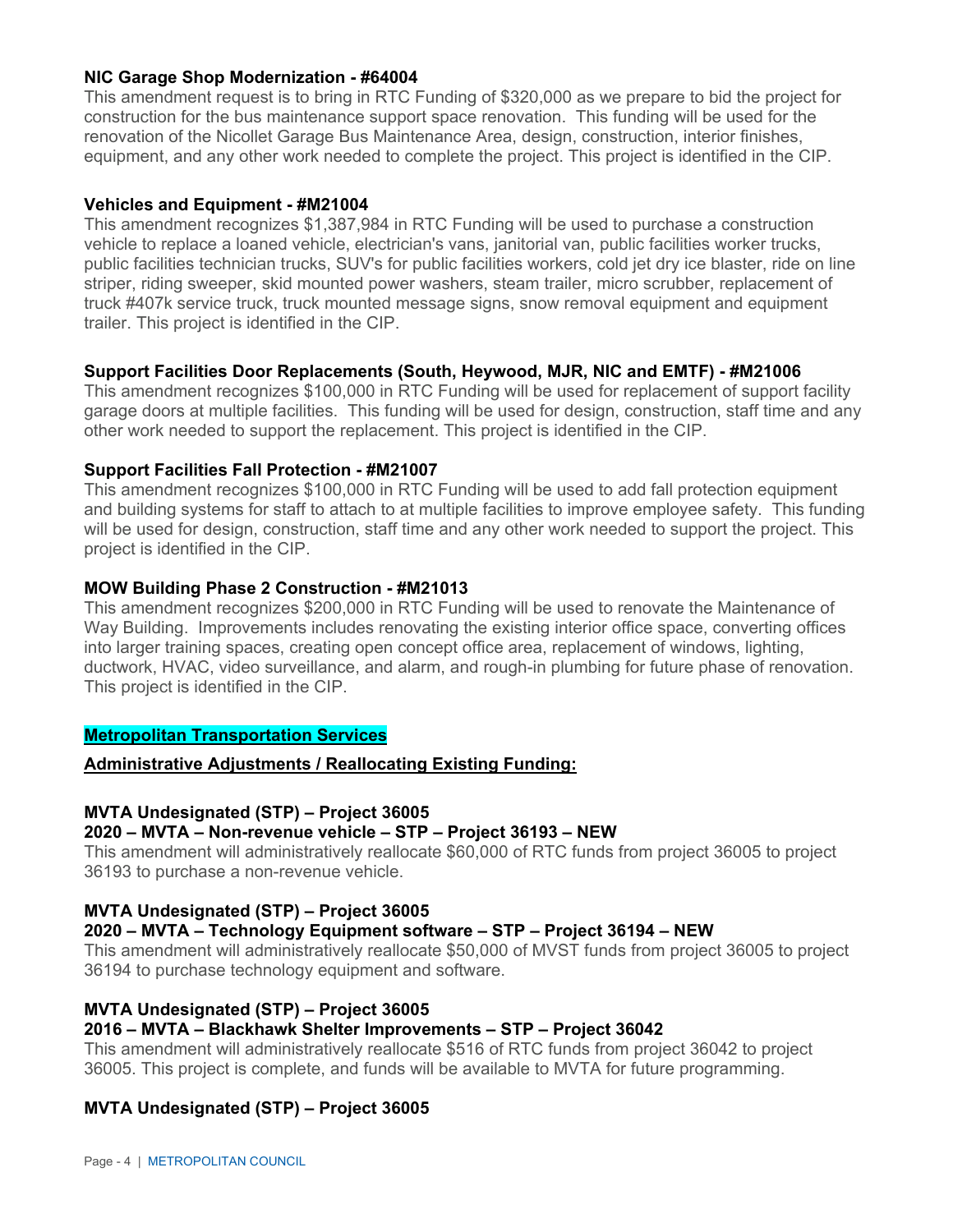#### **2019 – MVTA – Support Facility Improvements 2 – STP – Project 36114**

This amendment will administratively reallocate \$3,160 of MVST funds from project 36005 to project 36114 to complete support facility improvement projects.

#### **MVTA Undesignated (STP) – Project 36005**

#### **2019 – MVTA – Customer Facility Improvements 2 – STP – Project 36115**

This amendment will administratively reallocate \$3,104 of MVST funds from project 36005 to project 36115 to complete customer facility improvement projects.

#### **SWT Undesignated (STP) – Project 36001**

#### **2017 – SWT – Bush Wash Improvements – STP – Project 36080**

This amendment will administratively reallocate \$20,760 of RTC funds from project 36080 to project 36001. This project is complete, and funds will be available to SWT for future programming.

#### **SWT Undesignated (STP) – Project 36001**

#### **2019 – SWT – East Creek Station Generator – STP – Project 36110**

This amendment will administratively reallocate \$115 of RTC funds from project 36110 to project 36001. This project is complete, and funds will be available to SWT for future programming.

#### **SWT Undesignated (STP) – Project 36001**

#### **2020 – SWT – Fire Alarm Panel Replacement – STP – Project 36166**

This amendment will administratively reallocate \$8,000 of RTC funds from project 36166 to project 36001. This project has been cancelled, and funds will be available to SWT for future programming.

#### **SWT Undesignated (STP) – Project 36001**

#### **2020 – SWT – Reverse Osmosis System – STP – Project 36195 – NEW**

This amendment will administratively reallocate \$6,000 of MVST funds from project 36001 to project 36195 to purchase a portable reverse osmosis machine and equipment.

## **SWT Undesignated (STP) – Project 36001**

#### **2019 – SWT – Station Ramp Repairs – STP – Project 36116**

This amendment will administratively reallocate \$24,800 of MVST funds from project 36116 to project 36001. This project is complete, and funds will be available to SWT for future programming.

#### **SWT Undesignated (STP) – Project 36001**

#### **2020 – SWT – Ramp Preventative Maintenance – STP – Project 36164**

This amendment will administratively reallocate \$50,449 of MVST funds from project 36164 to project 36001. This project is complete, and funds will be available to SWT for future programming.

#### **Maple Grove Undesignated (STP) – Project 36002**

#### **2019 – Maple Grove Parkway Station Repair – STP – Project 36120**

This amendment will administratively reallocate \$27,807 of MVST funds from project 36120 to project 36002. This project is complete, and funds will be available to Maple Grove for future programming.

#### **Maple Grove Undesignated (STP) – Project 36002**

#### **2020 – Maple Grove Transit Station – STP – Project 36172**

This amendment will administratively reallocate \$53,499 of MVST funds from project 36172 to project 36002. This project is complete, and funds will be available to Maple Grove for future programming.

# **Technology (Undesignated) – Project 35007**

#### **2020 – Transit Link Transit Master IVLU/MDT – Project 36175**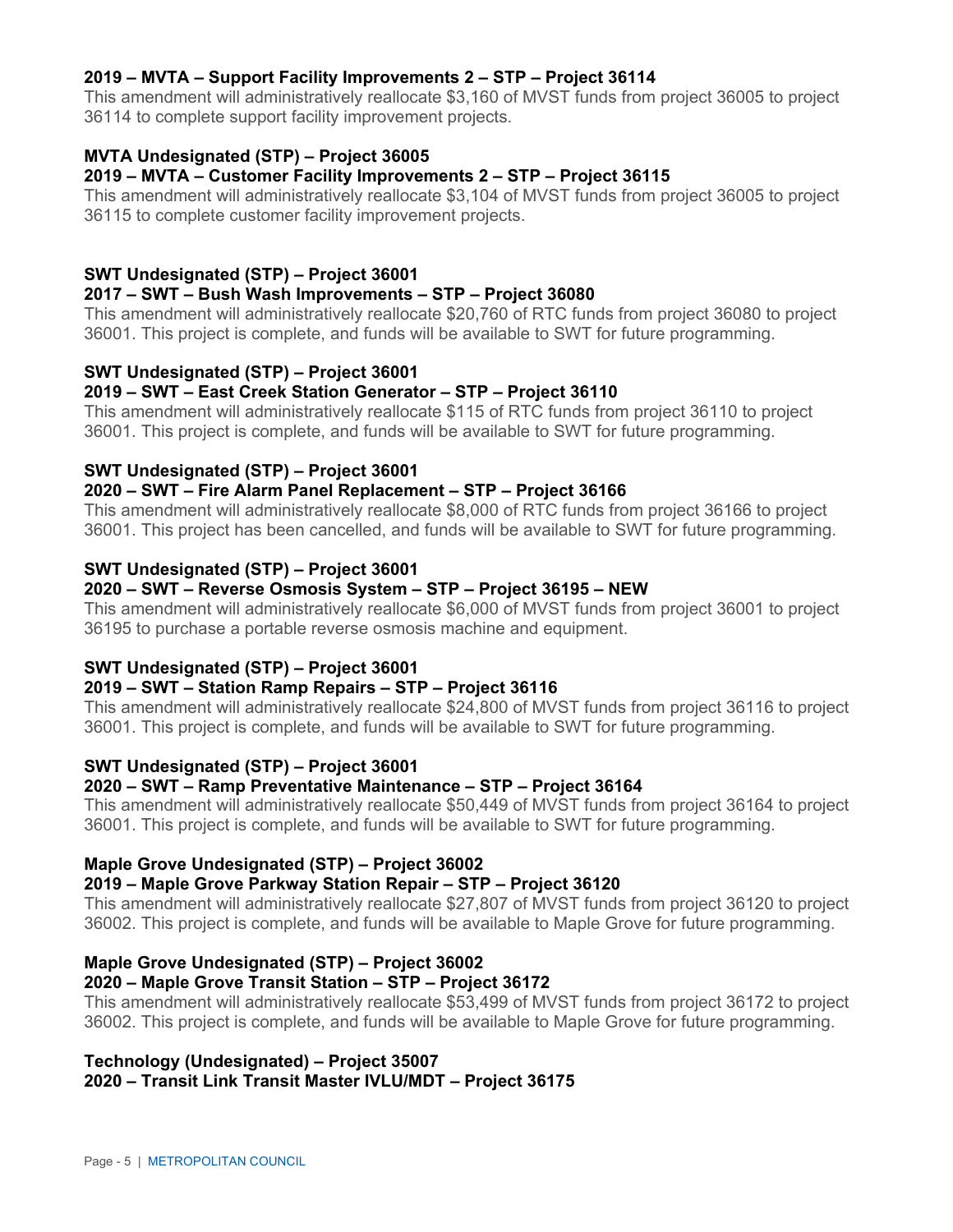This amendment will administratively reallocate \$300,000 of RTC funds from project 35007 to project 36175 to complete the purchase of the Transit Master system.

#### **2020 – Non-revenue Vehicle – Replacement – Project 36189**

#### **2021 – SWT – Non-revenue Vehicle – Replacement – Project 36196 – NEW**

This amendment will administratively reallocate \$51,500 of RTC funds from project 36189 to project 36196 to purchase 1 non-revenue vehicle to replace an existing vehicle. This vehicle has reached the end of its useful life. This project is Identified in the CIP.

**Big Bus (Undesignated) – Project 35001 2015 – SWT – Bus Replacement – Project 35941 MVTA 40ft St Paul (CMAQ) – Project 35980 2016 MVTA 40' Bus (11) Replacement – Project 36043 2017 – MVTA – Forty Foot Bus (2) Replacement – Project 36058 MTS – Bus Procurement CMAQ Expansion – Project 35930 2015 – MTS – Bus Replacement – Project 35942 2015 Plymouth Expansion 40 ft – Project 35954 2015 Shakopee CMAQ Buses – Project 35958** 

This amendment will administratively reallocate \$1,095,458 of RTC funds from above projects to project 35001. These projects are complete, and funds will be available to Big Bus for future programming.

#### **Small Bus (Undesignated) – Project 35002**

#### **2016 – Metro Mobility Small Bus Replacement – Project 36045**

This amendment will administratively reallocate \$1,213 of RTC funds from project 36045 to project 35002. This project is complete, and the funds will be available to Small Bus for future programming.

#### **Small Bus (Undesignated) – Project 35002**

#### **2016 – Metro Mobility Small Bus Expansion – Project 36046**

This amendment will administratively reallocate \$1,212 of RTC funds from project 36046 to project 35002. This project is complete, and the funds will be available to Small Bus for future programming.

#### **Small Bus (Undesignated) – Project 35002**

#### **2021 – Metro Mobility – 6-year Agency Small Bus (4) Replacement – Project 36199 – NEW**

This amendment will administratively reallocate \$369,000 of RTC funds from project 35002 to project 36199 to purchase 4 small buses to replace existing vehicles. These vehicles have reached the end of their useful lives. This project is identified in the CIP.

#### **Small Bus (Undesignated) – Project 35002**

#### **2021 – Transit Link – 5-year Small Bus (1) Replacement – Project 36201 – NEW**

This amendment will administratively reallocate \$86,250 of RTC funds from project 35002 to project 36201 to purchase one small bus to replace an existing vehicle. This vehicle has reached the end of its useful life. This project has been identified in the CIP.

#### **Small Bus (Undesignated) – Project 35002**

**2021 – Metro Mobility – 5-year Demand Small Bus (84) Replacement – Project 36200 – NEW**  This amendment will administratively reallocate \$121,551 of RTC funds from project 35002 to project 36200 to complete the purchase of 84 small buses to replace existing vehicles. These vehicles have reached the end of their useful lives. This project has been identified in the CIP.

#### **Repair Equipment and Technology (Undesignated) – Project 35004 Radios – Expansion – Project 35938**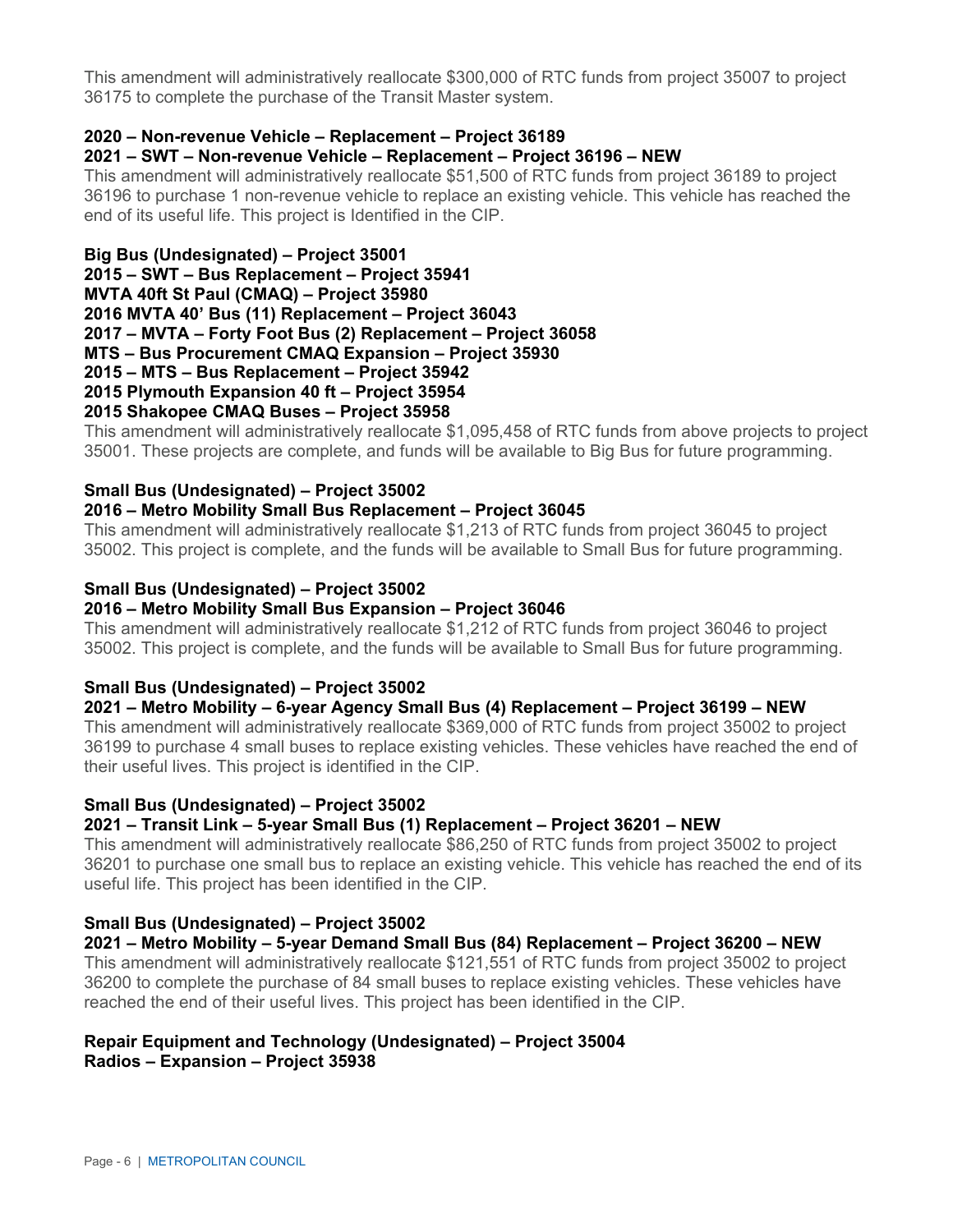This amendment will administratively reallocate \$221,940 of RTC funds from project 35938 to project 35004. This project is complete, and the funds will be available to Repair Equipment and Technology for future programming.

#### **2017 – MVTA – Coach Buses (13) Replacement – Project 36066 2019 – MVTA – Coach Buses (10) Replacement – Project 36140**

This amendment will administratively reallocate \$171,058 of Federal funds and \$30,187 of RTC from project 36066 to project 36140. The FTA has requested the Council spend down federal grants as quickly as possible. These adjustments will better enable the Council to spend down federal funds in a shorter timeline.

#### **Closing Projects:**

This amendment will close these projects. These projects are complete.

**MVTA I-35W Technology – CMAQ Match – Project 35908 – CLOSE Radios – Expansion – Project 35938 – CLOSE Regional – Engines and Transmission – Project 35977 – CLOSE Plymouth Legislative Designation RTC – Project 36006 – CLOSE 2015 – SWT – Bus Replacement – Project 35941 – CLOSE 2016 – Metro Mobility Small Bus Replacement – Project 36045 – CLOSE 2016 – Metro Mobility Small Bus Expansion – Project 36046 – CLOSE 2017 – Maple Grove – Forty Foot (5) Replacement – Project 36060 – CLOSE 2017 – MVTA – Low Floor Bus (1) – Replacement – Project 36067 – CLOSE 2017 – MVTA – Eagan Bus Garage Expansion – STP – Project 36081 – CLOSE 2019 – Plymouth – Station 73 Restoration – STP – Project 36107 – CLOSE 2018 – Plymouth – AVL Equipment Install – STP – Project 36108 – CLOSE 2019 – SWT – East Creek Station Generator – STP – Project 36110 – CLOSE 2019 – SWT – Server Replacement – STP – Project 36111 – CLOSE 2019 – SWT – EP Garage Remodel Debt Payment – STP – Project 36112 – CLOSE 2019 – SWT– SW Village Debt Payment – STP – Project 36113 – CLOSE 2019 – SWT– Station Ramp Repairs – STP – Project 36116 – CLOSE 2019 – MVTA – Transit Station Repairs – STP – Project 36119 – CLOSE 2019 – Maple Grove – Parkway Station Repairs – STP – Project 36120 – CLOSE 2019 – MVTA – AVTS Parking Expansion – Match – Project 36130 – CLOSE 2019 – MVTA – AVTS Parking Construction – Project 36131 – CLOSE 2019 – Plymouth Metrolink Wi-Fi – STP – Project 36154 – CLOSE 2019 – MVTA – Eagan Bus Garage Debt Service–STP – Project 36156 – CLOSE 2015 – MTS – Bus Replacement – Project 35942 – CLOSE 2016 – MVTA – Forty Foot Bus (11) Replacement – Project 36043 – CLOSE 2016 – Plymouth – Forty Foot Bus (6) Replacement – Project 36044 – CLOSE 2017 – MVTA – Forty Foot Bus (2) Replacement – Project 36058 – CLOSE 2017 – Plymouth – Coach Bus (5) Replacement – Project 36076 – CLOSE 2018 – MVTA – Customer Facilities Improvements – STP – Project 36095 – CLOSE 2018 – MVTA – Support Facilities – STP – Project 36096 – CLOSE 2016 – MVTA – Support Facilities Improvement – Project 36041 – CLOSE 2020 – SWT – Eden Prairie Garage Remodel Debt – STP – Project 36159 – CLOSE 2020 – SWT – Ramp Preventative Maintenance – STP – Project 36164 – CLOSE 2020 – Maple Grove Transit Station Repair – STP – Project 36172 – CLOSE 2015 Plymouth Expansion 40 ft – Project 35954 – CLOSE**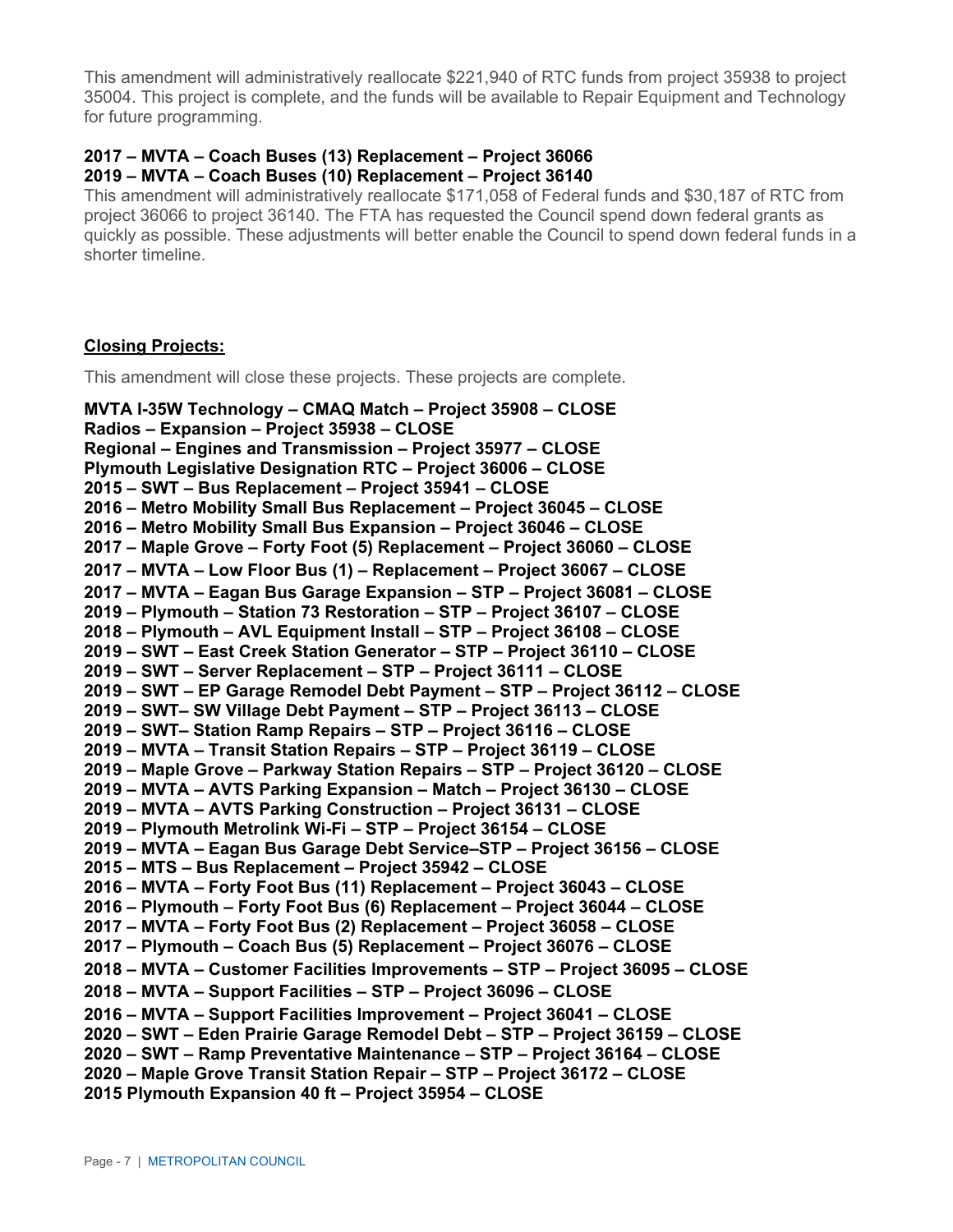#### **2015 Shakopee CMAQ Buses – Project 35958 – CLOSE MVTA 40ft St Paul (CMAQ) – Project 35980 – CLOSE**

#### **SWT Undesignated (STP) – Project 36001**

#### **2020 – SWT – Eden Prairie Garage Heating – STP – Project 36186 – CLOSE**

This amendment will administratively reallocate \$16,980 of MVST funds from project 36186 to project 36001. This project is complete, and funds will be available to SWT for future programming.

#### **SWT Undesignated (STP) – Project 36001**

#### **2020 – MVTA – Reverse Osmosis System – STP – Project 36190 – CLOSE**

This amendment will administratively reallocate \$6,000 of RTC funds from project 36190 to project 36001. This project has been cancelled, and funds will be available to SWT for future programming.

#### **Authorize New Projects, Increase Authorization and Reduce Authorization:**

#### **2021 – Fixed Route – 30 Foot Bus Replacement – Project 36198 – NEW**

This amendment authorizes \$4,165,000 in federal funds and \$735,000 in RTC funds to purchase 10 30-foot bus to replace existing vehicles. These vehicles have reached the end of their useful lives. The project is identified in the CIP.

#### **2021 – Metro Mobility – 5-year Demand Small Bus (84) Replacement – Project 36200 – NEW**

This amendment authorizes \$6,034,957 in federal funds and \$1,064,992 in RTC funds to purchase 84 small buses. These vehicles have reached the end of their useful lives. This project is identified in the CIP.

#### **2021 – Fixed Route – 30 Foot Bus (8) Replacement – Project 36203 – NEW**

This amendment authorizes \$3,332,000 in federal funds and \$588,000 in RTC funds to purchase 8 30 foot buses to replace existing vehicles. These vehicles have reached the end of their useful lives. This project is identified in the CIP.

#### **SWT Undesignated (STP) – Project 36001**

## **2021 – SWT – South West Village and Chanhassen Transit Station Ramp Repair – STP – Project 36204 – NEW**

This amendment will administratively reallocate \$290,000 in MVST funds from project 36001 to project 36204 for concrete, brick, masonry, and painting repairs to the South West Village and Chanhassen Transit Station ramps.

## **MVTA Undesignated (STP) – Project 36005 2021 – MVTA – CAD AVL AVVAS – STP – Project 36205 – NEW**

This amendment will administratively reallocate \$75,000 in MVST funds from project 36005 to project 36205 for system and maintenance upkeep on the area vehicle locator system.

## **MVTA Undesignated (STP) – Project 36005**

## **2021 – MVTA – Transportation Facility Improvements – STP – Project 36206 – NEW**

This amendment will administratively reallocate \$640,000 in MVST funds from project 36005 to project 36206 for upgrades and enhancements to support and customer facilities.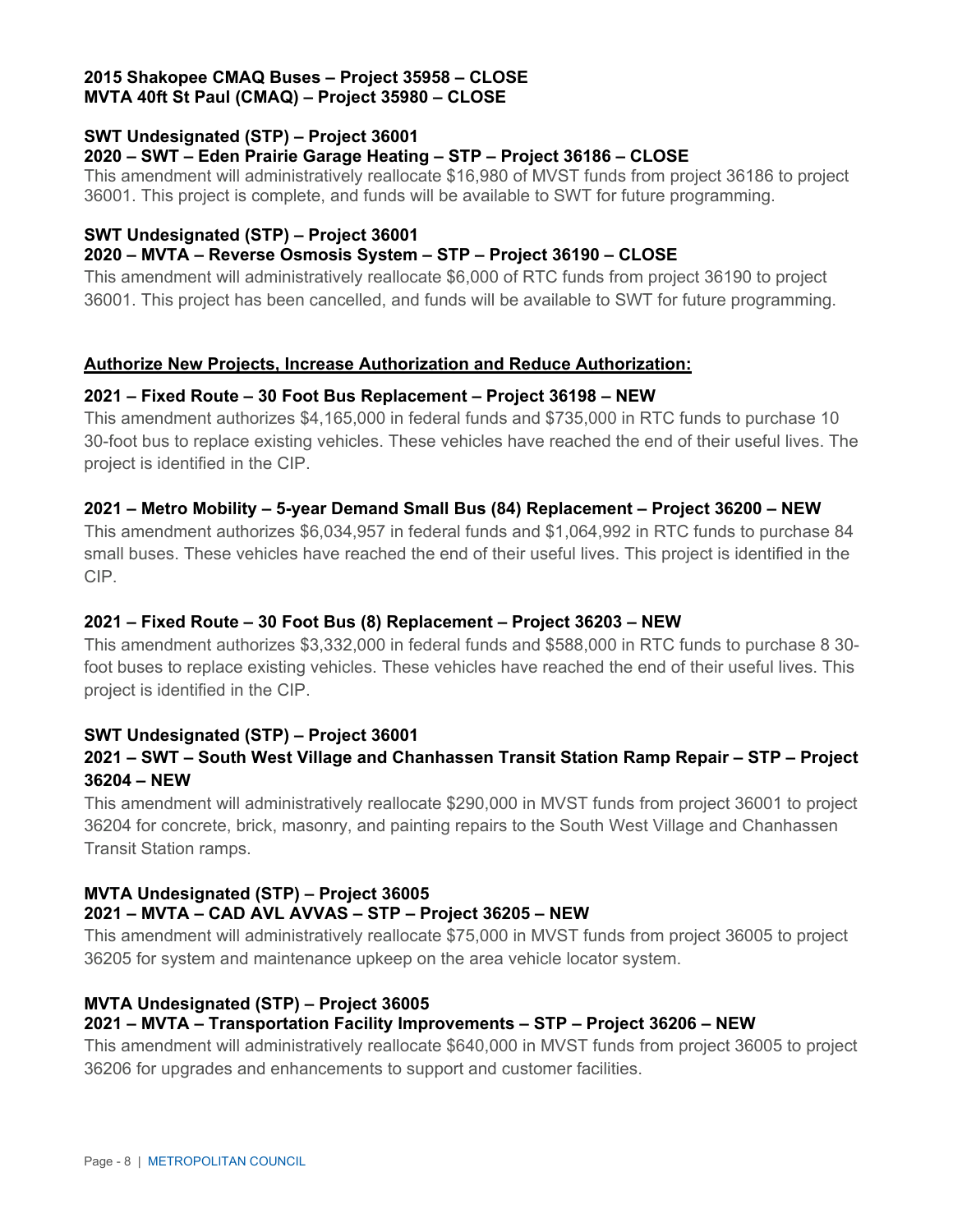#### **MVTA Undesignated (STP) – Project 36005 2021 – MVTA – Eagan Bus Garage Expansion Debt Service – STP – Project 36207 – NEW**

This amendment will administratively reallocate \$526,650 in MVST funds from project 36005 to project 36207 for the payment on the principle and interest of debt service used to expand MVTA Eagan Bus Garage.

#### **Changes to Current Year Expenditures:**

Based on projected expenditures for the proposed amendments, the 2021 capital budget is proposed to increase by \$7,147,860 for Metro Transit and \$12,068,122 for Metropolitan Transportation Services.

#### **Operating Budget:**

#### **Metro Transit**

#### **Change in Revenues: \$280,000; Expenditures: \$280,000; Reserves: (\$0)**

Rush Line Transition. This amendment recognizes \$280,000 operating funding agreement with Ramsey County Regional Railroad Authority for project implementation services performed by Metro Transit staff. This agreement will fund staff work to transition the Rush Line project to Metropolitan Council leadership. Planned work includes agency coordination, environmental review, agreement development, application to enter the FTA New Starts program, and preparation of contracting packages for the New Starts Project Development phase of the Rush Line BRT project led by Metro Transit beginning later in 2021. Funding for transition work requested for authorization in this amendment will come through Agreement 21I009 for the Council to receive county rail authority funds on a reimbursement basis for staff time and related expenses ahead of the Rush Line capital project.

#### **Metropolitan Transportation Services**

#### **Change in Revenues: \$0; Expenditures/Transfers: \$0; Reserves: \$0**

This amendment authorizes \$1,396,685 in MVST revenues to be transferred from Contracted Services operating budget to the capital program and \$1,396,685 in federal funds to be transferred from the capital program to Contracted Services operating budget. MVST funds will be used in the capital program for engines, transmissions, mid-life vehicle rehabilitations, and Suburban Transit Provider projects that are not eligible to be funded with regional bonds. This dollar for dollar exchange of funds has no impact on regional MVST allocations, MVST reserves or planned capital projects.

#### **Rationale**

The proposed amendment programs available federal, state, other, and regional funds to the Unified Budget to allow the Council to carry out its work plan and its long-term capital program.

#### **Thrive Lens Analysis**

**Stewardship** 

 This budget amendment demonstrates commitment toward asset preservation and also supports the Thrive outcomes of stewardship by assessing the future needs, responsible planning and management of resources for Metro Transit and Metropolitan Transportation Services. This amendment provides funding for deferred maintenance that has been deferred due to the lack of funding and absence of a funding source.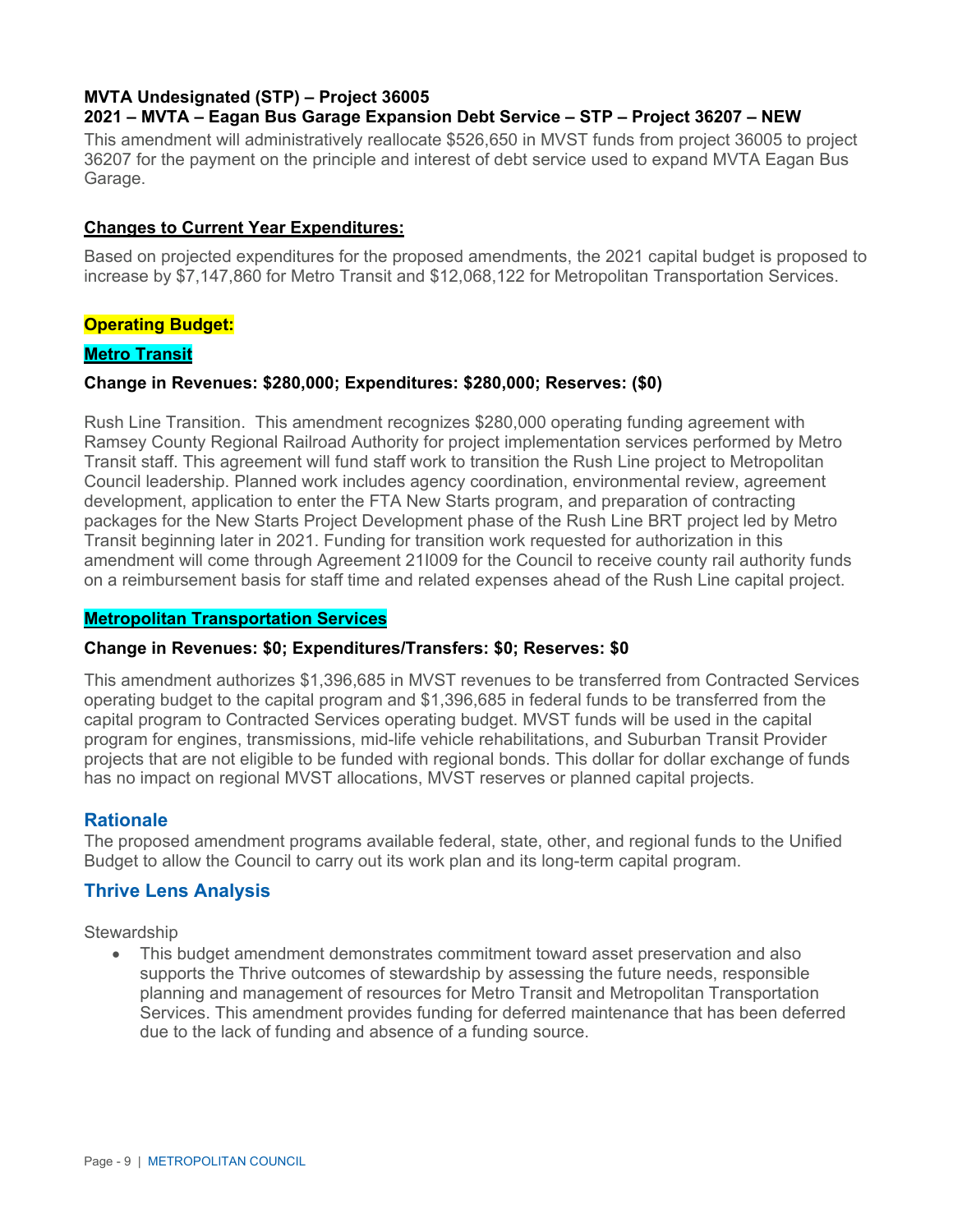#### **Prosperity**

 The budget amendment adds funding that reflects strategic investment in regional infrastructure that will promote economic competitiveness and create prosperity for the region. This amendment provides immediate cash flow funding to projects that have been deferred which will allow these projects to be completed earlier and maintain a state of good repair which will in turn contribute towards the economic recovery in the region.

#### **Funding**

#### **Capital Program:**

This amendment increases the Transportation Division federal revenues by \$19,409,540, increases State revenues by 1,924,545, increases Other revenues by \$400,000, and increases RTC revenues by \$9,395,983.

#### **Known Support / Opposition**

No known opposition.

Attachments:

- 1. Capital Program Attachment #1 (Program Level) (Table 9)
- 2. Operating Attachment #2 (Table C-1)
- 3. Capital Program Attachment #3 (Project Level)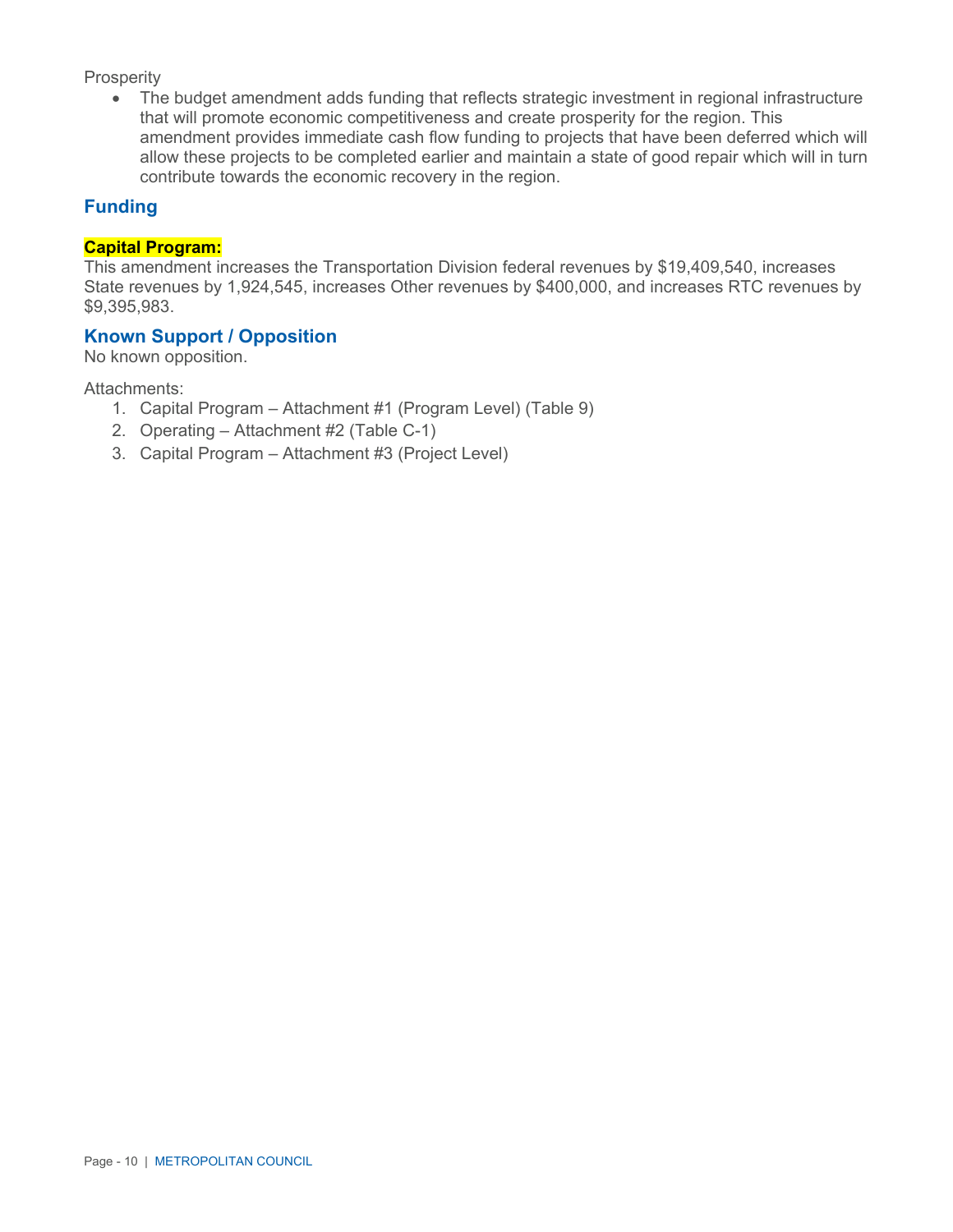

#### **METROPOLITAN COUNCILSUMMARY BUDGETTRANSPORTATION DIVISIONFY21**

#### **Table C-1**

Metro Mobility Transit Link Fixed Route **Transportation** Planning Total Metropolitan Transportation Bus Light Rail Commuter Rail Transit Capital Funded Total Metro Transit Total Operating Debt Service Suburba Transit Providers Pass-Through Highway Right of Way<br>Pass-Through Memo Total MVST Reserves **Revenues:**Motor Vehicle Sales Tax Motor Vehicle Sales Tax - 3,668 13,340 1,545 18,553 250,079 - - - - 250,079 268,632 - 38,680 - 37,312 14,212 State Appropriations 63,291 - 3,596 815 | 3,5945 | - - - 95,945 | -Other State Revenues - - - - - - - 690 - 690 690 - - - 690 -14.212 Total State Revenues 63,291 3,668 13,340 1,545 81,844 250,079 28,243 4,286 815 283,423 365,267 - 38,680 - 403,947 14,212 Net Property Tax - - - - - - - - - - - 53,132 - - 53,132 - Federal Revenues 6,688 3,355 <mark> 3,110</mark> 6,302 | 19,455 | 43,845 18,388 2,0439 20,610 | 85,282 | 104,737 | - 1,015 - 105,752 | -Local Revenues - - - - 132 | 132 280 27,466 4,286 988 33,020 33,152 - - - - | 33,152 -Passenger Fares 5,773 441 550 - 6,764 27,503 10,428 403 - 38,334 45,098 - - - - - 1 45,098 -Contract & Special Event Revenues - - - - - 1,120 450 - - 1,570 1,570 - - - 1,570 - Investment Earnings - - - - | - | 50 50 - - | 100 | 180 - - | 280 | -Other Revenues - - - - - - - - - - - - - - - - 3,282 1,130 - - - - - 4,412 - - - - - - - - - - 4,412 - - - - - Total Other Revenues 12,461 3,796 3,660 6,434 26,351 76,080 57,912 7,128 21,598 162,718 189,069 53,312 1,015 - 243,396 - Total Revenues 75,752 7,464 17,000 7,979 | 108,195 | 86,155 11,414 22,413 | 446,141 | 554,336 | 53,312 39,695 - | 647,343 | 14,212 **Expenses:** Salaries & Benefits 2,286 248 638 3,356 | 6,528 | 270,301 47,628 4,715 18,626 | 347,798 | - - - - - 347,798 | -Consulting & Contractual Services 1,947 215 229 4,103 6,494 10,945 3,079 2,949 922 17,895 24,389 - - - - 24,389<br>Materials & Supplies - - - - - - 29,659 561 22,587 5,859 563 - 29,009 29,659 - - - - - 29,659 Materials & Supplies 485 85 55 25 | 650 | 22,587 5,859 563 - | 29,009 | 29,009 | - - - - 29,659 | -Fuel 8,618 - - - 8,618 14,057 48 460 - 14,565 23,183 - - - 23,183 - Chemicals - - - - - 1 - - - 1 1 - - - 1 -Rent&Utilities 126 35 75 151 | 387 | 3,537 6,012 409 - | 9,958 | 10,345 | - - - - - - - - - - 10,345 | -Printing 35 5 - 7 47 652 - 1 - 653 700 - - - 700 - Travel 30 5 7 55 97 382 109 22 - 513 610 - - - 610 -Insurance - - - - - 3,824 (315) 1,708 - 5,217 5,217 - - - 5,217 - Transit Programs 76,632 7,124 17,488 - | 101,244 | - - - - - 101,244 | -Operating Capital 130 - 38 74 242 - - - - - 242 - - - 242 - Governmental Grants - - - - - 2,170 - - - 2,170 - - - 2,170 -Other Expenses 87 10 56 97 250 487 250 (446) - 291 541 - - - 541 - Passthrough Grants - - - - - - - - - - - - 39,800 - 39,800 - Debt Service Obligations - - - - - - - - - - - 39,244 - - 39,244 - Total Expenses 90,376 7,727 18,586 7,868 | 124,557 | 328,943 62,670 10,381 19,548 | 421,542 | 546,099 | 39,244 39,800 - | 625,143 | -**Other Sources and (Uses):** Interdivisional Cost Allocation (2,885) (263) (767) (2,362) (6,277) (42,166) (3,841) (601) - (46,608) (52,885) - - - (52,885) - Modal Allocation - - - - - 14,721 (14,521) (200) - - - - - - - - A-87 Cost Allocation - - - - - 8,220 (5,123) (232) (2,865) - - - - - - - MVST Transfers In - - - - - - - - 19,351 - - - - - 19,351 - - - 19,351 - 19,351 - 19,351 - 19,351 - 105 - 19,456 (19,351) Transfers From Other Funds - - - - - - - - - - - - - - - -Transfers To Operating Capital - - - - - (150) - - - (150) (150) - - - (150) - Net Other Sources and (Uses) (2,885) (233) (767) (2,362)】 (24) (23,485) (1,033) (2,865)】 (2,7407) (33,684) - 105 - (33,579) (19,351 **Change in Fund Balance** (526) (17,509) (2,353) (2,251) (22,639) (2,808) - - - (2,808) (25,447) 14,068 - - (11,379) (5,139)

**(\$ in 000s)**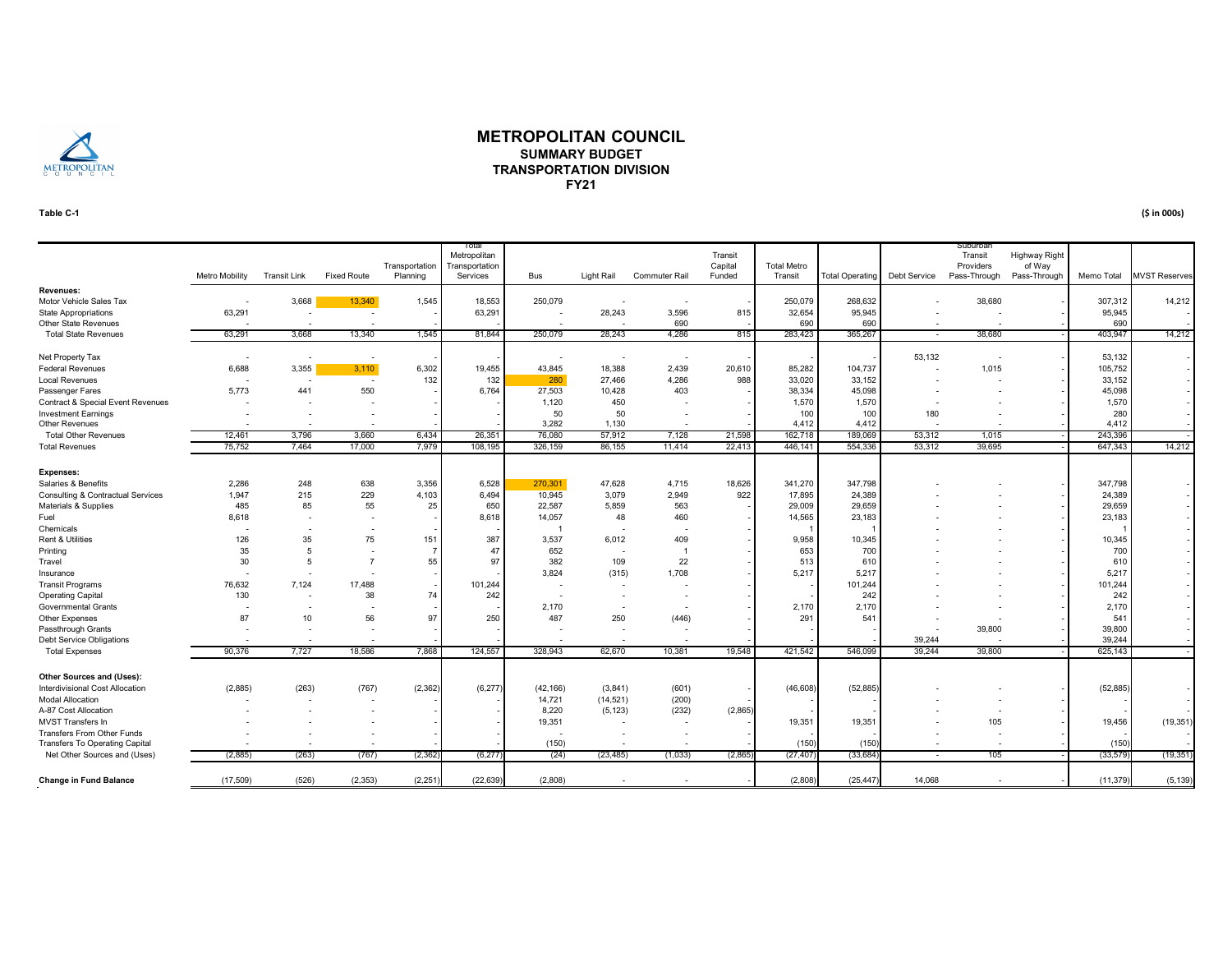|                                           | Authorized Capital Program (ACP) |                |                 | Capital Improvement Plan (CIP) |         |                |         |                |                |         |                         |
|-------------------------------------------|----------------------------------|----------------|-----------------|--------------------------------|---------|----------------|---------|----------------|----------------|---------|-------------------------|
|                                           | 2021<br>Current                  | Changes        | 2021<br>Amended | 2021                           | 2022    | 2023           | 2024    | 2025           | 2026           | Total   | $ACP + CIP$<br>Combined |
|                                           |                                  |                |                 |                                |         |                |         |                |                |         |                         |
| <b>METRO TRANSIT</b>                      |                                  |                |                 |                                |         |                |         |                |                |         |                         |
| <b>Fleet Modernization</b>                |                                  |                |                 |                                |         |                |         |                |                |         |                         |
| <b>Big Buses</b>                          | 214,593                          | 150            | 214,743         | 11,543                         | 88,166  | 120,939        | 92,527  | 60,912         | 62,304         | 436,390 | 651,133                 |
| <b>Bus Tire Leasing</b>                   | 21,167                           | ÷.             | 21,167          | 3,071                          | 3,154   | 3,299          | 3,453   | 3,578          | 3,753          | 20,309  | 41.476                  |
| <b>Commuter Rail Projects</b>             | 2,250                            |                | 2,250           |                                |         | 1,750          | 1,750   |                | 1,250          | 4,750   | 7,000                   |
| <b>Light Rail Vehicles</b>                | 31,024                           |                | 31,024          | 14,788                         | 10,373  | 3,850          | 2,350   | $\blacksquare$ |                | 31,361  | 62,385                  |
| Non-Revenue Vehicles                      | 130                              | $\blacksquare$ | 130             | 1,120                          | 263     | 198            | 147     | 140            | 80             | 1,948   | 2,078                   |
| <b>Other Capital Equipment</b>            |                                  |                |                 |                                | 60      | $\sim$         |         | $\blacksquare$ |                | 60      | 60                      |
| <b>TOTAL Fleet Modernization</b>          | 269,165                          | 150            | 269,315         | 30,523                         | 102,016 | 130,036        | 100,227 | 64,630         | 67,387         | 494,818 | 764,133                 |
| <b>Support Facilities</b>                 |                                  |                |                 |                                |         |                |         |                |                |         |                         |
| <b>Bus System Customer Facility</b>       |                                  |                |                 | 450                            | 1,000   | 1,750          | 1,000   | 1,000          | 1,000          | 6,200   | 6,200                   |
| <b>Commuter Rail Projects</b>             | 2,700                            |                | 2,700           |                                | $\sim$  | 300            |         |                |                | 300     | 3,000                   |
| <b>Heywood Garage</b>                     | 146,724                          | $-1,226$       | 145,498         | 6,000                          |         | $\blacksquare$ |         |                |                | 6,000   | 151,498                 |
| <b>Light Rail Projects</b>                | 3,950                            | 1,788          | 5,738           |                                |         | 350            | 350     |                |                | 700     | 6,438                   |
| Metro Blue Line (Hiawatha Corridor)       |                                  |                |                 | 125                            |         |                |         |                |                | 125     | 125                     |
| Metro Green Line (Central Corridor)       |                                  |                |                 | 150                            |         | 500            |         |                |                | 650     | 650                     |
| <b>Police Facility</b>                    | 27,500                           |                | 27,500          |                                |         |                |         |                |                | $\sim$  | 27,500                  |
| Repairs, Equipment and Technology         | 7,550                            | $\sim$         | 7,550           |                                |         |                |         |                |                |         | 7,550                   |
| <b>Support Facility</b>                   | 106,905                          | $-2,394$       | 104,511         | 14,402                         | 9,019   | 5,481          | 4,845   | 3,111          | 3,996          | 40,853  | 145,364                 |
| <b>TOTAL Support Facilities</b>           | 295,329                          | $-1,832$       | 293,497         | 21,127                         | 10,019  | 8,381          | 6,195   | 4,111          | 4,996          | 54,828  | 348,325                 |
| <b>Customer Facilities</b>                |                                  |                |                 |                                |         |                |         |                |                |         |                         |
|                                           |                                  | 170            |                 |                                |         |                |         |                |                |         |                         |
| <b>Bus System Customer Facility</b>       | 62,854                           |                | 63,024          | 1,613                          | 2,611   | 4,221          | 3,431   | 2,892          | 3,052          | 17,819  | 80,843                  |
| <b>Customer Facilities Rail</b>           | 6,800                            | ÷              | 6,800           | 250                            |         |                |         |                |                | 250     | 7,050                   |
| <b>Support Facility</b>                   |                                  |                | $\sim$          | 100                            | 100     | 100            | 100     | 100            | 100            | 600     | 600                     |
| Transitways                               | 1,300                            | 5,000          | 6,300           | 250                            | 250     | 250            | 250     | 250            | 250            | 1,500   | 7,800                   |
| <b>TOTAL Customer Facilities</b>          | 70,954                           | 5,170          | 76,124          | 2,213                          | 2,961   | 4,571          | 3,781   | 3,242          | 3,402          | 20,169  | 96,293                  |
| <b>Technology Improvements</b>            |                                  |                |                 |                                |         |                |         |                |                |         |                         |
| <b>Light Rail Vehicles</b>                | 1,400                            | ä,             | 1,400           |                                |         |                |         |                |                |         | 1,400                   |
| Metro Blue Line (Hiawatha Corridor)       | 609                              |                | 609             | 300                            | 300     | 300            | 300     | 300            | 300            | 1,800   | 2,409                   |
| <b>Technology Investments</b>             | 50,953                           | 2,965          | 53,918          | 9,859                          | 14,788  | 6,691          | 7,717   | 6,823          | 7,436          | 53,314  | 107,231                 |
| <b>TOTAL Technology Improvements</b>      | 52,962                           | 2,965          | 55,927          | 10,159                         | 15,088  | 6,991          | 8,017   | 7,123          | 7,736          | 55,114  | 111,041                 |
| <b>Other Capital Equipment</b>            |                                  |                |                 |                                |         |                |         |                |                |         |                         |
| <b>Light Rail Vehicles</b>                | 2,921                            | $\blacksquare$ | 2,921           |                                |         |                |         |                |                |         | 2,921                   |
| Northstar Commuter Rail                   | 350                              |                | 350             |                                |         |                |         |                |                |         | 350                     |
| <b>Other Capital Equipment</b>            | 63,658                           | 1,000          | 64,658          | 4,664                          | 6,960   | 6,793          | 5,758   | 4,973          | 4,508          | 33,655  | 98,313                  |
| Repairs, Equipment and Technology         | 390                              | $\sim$         | 390             |                                | $\sim$  | 300            | $\sim$  | $\sim$         | $\sim$         | 300     | 690                     |
| <b>TOTAL Other Capital Equipment</b>      | 67,319                           | 1,000          | 68,319          | 4,664                          | 6,960   | 7,093          | 5,758   | 4,973          | 4,508          | 33,955  | 102,274                 |
| <b>Transitways - Non New Starts</b>       |                                  |                |                 |                                |         |                |         |                |                |         |                         |
| Arterial Bus Rapid Transit (ABRT)         | 117,673                          | $-5,000$       | 112,673         | 25,610                         | 9,950   | 8,700          | 150     | 150            | 150            | 44,710  | 157,383                 |
| <b>Commuter Rail Projects</b>             | 2,214                            | $\blacksquare$ | 2,214           | 500                            | 500     | 500            | 500     | 500            | 500            | 3,000   | 5,214                   |
| Highway Bus Rapid Transit (HBRT)          | 255,540                          | 528            | 256,067         | 300,000                        | 50,000  | 50,000         | 14,215  |                | $\blacksquare$ | 414,215 | 670,282                 |
| <b>Light Rail Projects</b>                | 138,050                          | $-39,745$      | 98,305          | 2,250                          | 500     | 5,450          | 824     | 7,432          | 941            | 17,397  | 115,702                 |
|                                           | 63,195                           | $-250$         |                 | 20,600                         |         | 100            | 100     | 100            | 100            |         |                         |
| Metro Blue Line (Hiawatha Corridor)       |                                  | $\blacksquare$ | 62,945          |                                | 15,350  | $\overline{a}$ |         |                |                | 36,350  | 99,295                  |
| Metro Green Line (Central Corridor)       | 4,950                            |                | 4,950           | 250                            |         |                | 467     |                |                | 717     | 5,667                   |
| <b>Other Capital Equipment</b>            | 217                              |                | 217             |                                |         |                |         |                |                |         | 217                     |
| <b>TOTAL Transitways - Non New Starts</b> | 581,839                          | $-44,467$      | 537,372         | 349,210                        | 76,300  | 64,750         | 16,256  | 8,182          | 1,691          | 516,389 | 1,053,761               |
| <b>Federal New Starts Rail Projects</b>   |                                  |                |                 |                                |         |                |         |                |                |         |                         |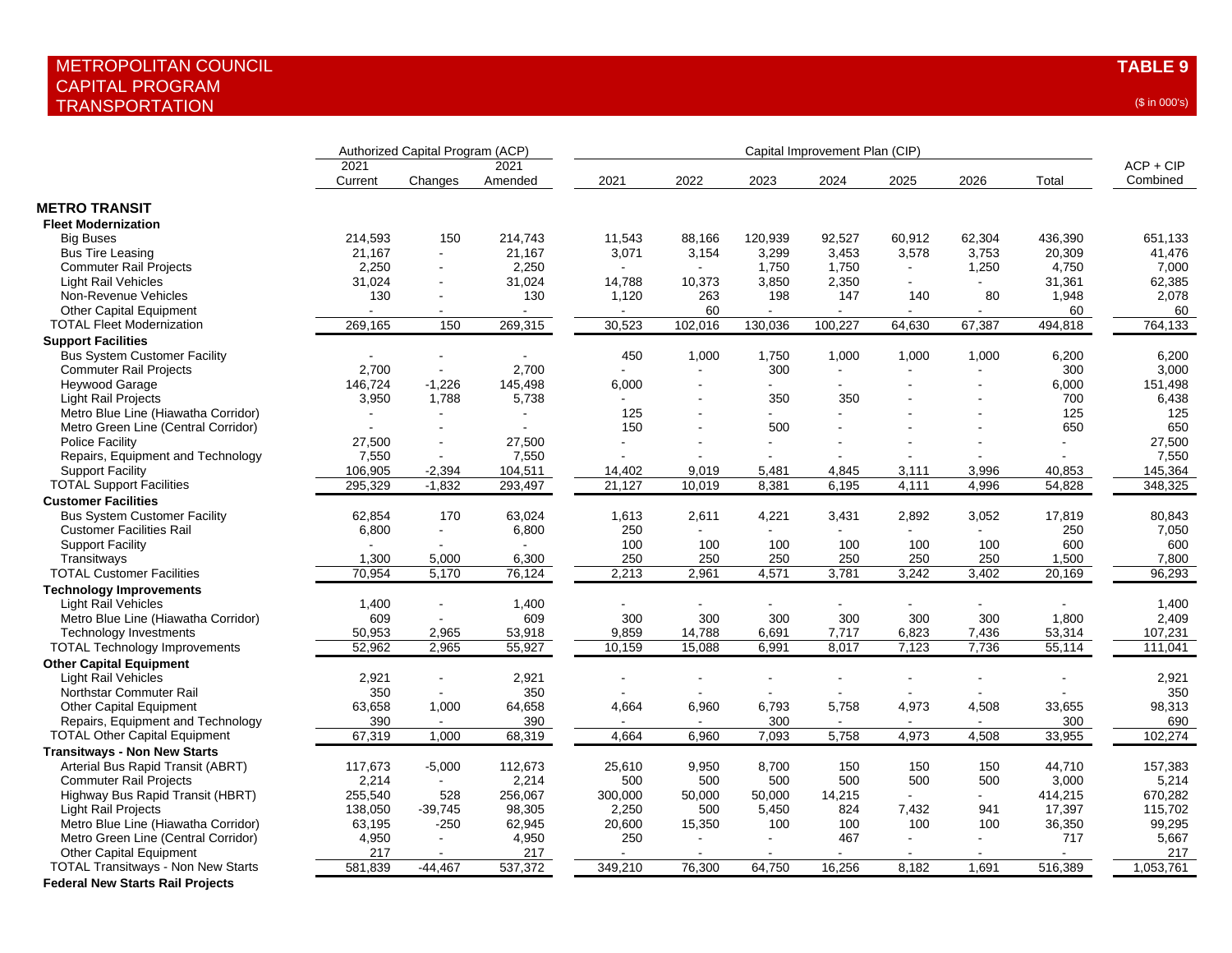|                                               | Authorized Capital Program (ACP) |         |                 | Capital Improvement Plan (CIP) |         |                          |         |        |                          |           |                         |
|-----------------------------------------------|----------------------------------|---------|-----------------|--------------------------------|---------|--------------------------|---------|--------|--------------------------|-----------|-------------------------|
|                                               | 2021<br>Current                  | Changes | 2021<br>Amended | 2021                           | 2022    | 2023                     | 2024    | 2025   | 2026                     | Total     | $ACP + CIP$<br>Combined |
| Metro Blue Line (Bottineau Boulevard)         | 196.113                          |         | 196.113         | 1,409,707                      |         |                          |         |        |                          | .409.707  | 1,605,820               |
| Metro Blue Line (Hiawatha Corridor)           | 831                              | 274     | 1.105           | 274                            | 282     | 291                      | 299     | 308    | 318                      | 1.772     | 2,877                   |
| Metro Green Line (Central Corridor)           | 41.900                           |         | 41.900          |                                | . .     | $\overline{\phantom{a}}$ | . .     | . .    | $\overline{\phantom{a}}$ |           | 41.900                  |
| Metro Green Line (Southwest Corridor)         | 2,002,906                        |         | 2,002,906       | 994,138                        | $\sim$  | $\sim$                   |         | . .    |                          | 994.138   | 2,997,044               |
| Northstar Commuter Rail                       | 10.327                           |         | 10,327          |                                |         |                          |         |        |                          |           | 10.327                  |
| <b>TOTAL Federal New Starts Rail Projects</b> | 2,252,077                        | 274     | 2,252,351       | 2,404,119                      | 282     | 291                      | 299     | 308    | 318                      | 2,405,617 | 4,657,968               |
| Total METRO TRANSIT Capital Program           | 3,589,644                        | -36.740 | 3,552,903       | 2.822.016                      | 213.625 | 222.112                  | 140.532 | 92.568 | 90.038                   | 3,580,890 | 7,133,793               |